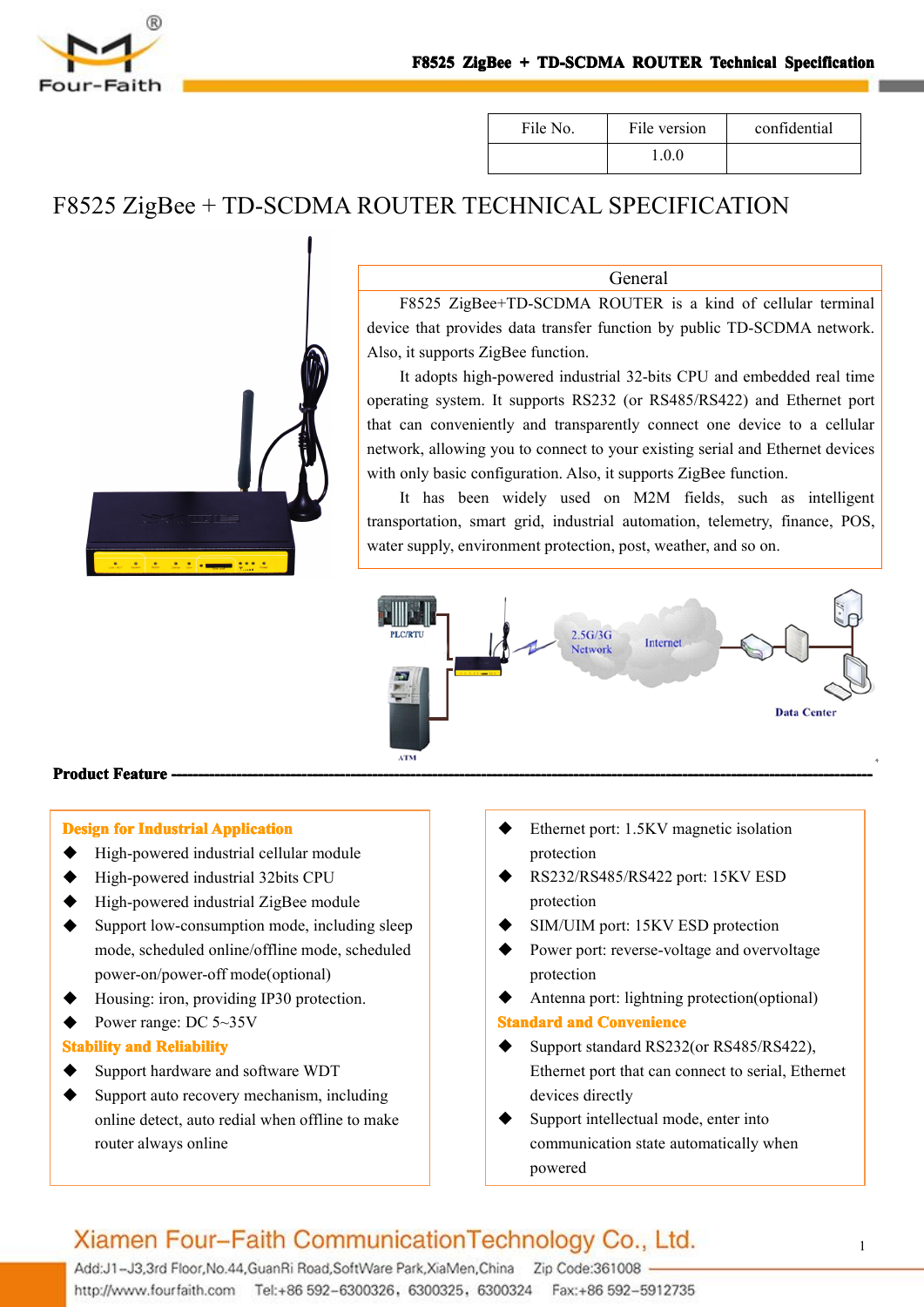

- Provide management software for remote management
- Support several work modes
- Convenient configuration and maintenance interface (WEB or CLI)

#### **High-performance igh-performanceigh-performance**

- **�** Support 3G/HSPA/4G WAN access methods.
- Support ZigBee function
- Support VPN client(PPTP, L2TP, OPENVPN, IPSEC and GRE)(only for VPN version)
- ◆ Support VPN server(PPTP, L2TP, OPENVPN, IPSEC and GRE)(only for VPN version)
- � Support local and remote firmware upgrade,import and expor<sup>t</sup> configure file.
- Support NTP, RTC embedded.

#### **Product Specification Cellular Specification**

- Support mulitiple DDNS provider service.
- Support MAC Address clone, PPPoE Server
- Support multi online trigger ways, including SMS, ring and data. Support link disconnection when timeout
- � Support APN/VPDN
- Support DHCP server and client, firewall, NAT, DMZ host , URL block, QoS, ttraff,statistics, real time link speed statistics etc.
- Full protocol support, such as TCP/IP, UDP, ICMP, SMTP, HTTP, POP3, OICQ, TELNET, FTP, SNMP, SSHD, etc.
- Schedule Reboot, Schedule Online and Offline,etc.

| <b>Cellular Module</b>   | Industrial cellular module                   |
|--------------------------|----------------------------------------------|
| Cellular Module          | Industrial cellular module                   |
| <b>Standard and Band</b> | TD-SCDMA/HSDPA/HSUPA 1880-1920/2010-2025MHz  |
|                          | GSM850/900/1800/1900MHz                      |
|                          | <b>GPRS/EDGE CLASS 12</b>                    |
| Bandwidth                | Download speed:2.8Mbps, upload speed:2.2Mbps |
| TX power                 | $<$ 24dBm                                    |
| RX sensitivity           | $\leq$ 108dBm                                |

#### $\mathbf{Z}$ **igBee** Specification

| <b>Item</b>              | <b>Content</b>                                             |
|--------------------------|------------------------------------------------------------|
| ZigBee Module            | Industrial ZigBee Platform                                 |
| <b>Standard and Band</b> | IEEE 802.15.4                                              |
|                          | ISM 2.4 $\sim$ 2.5GHz                                      |
| Indoor/Urban Range       | 30 <sub>m</sub>                                            |
|                          | 90m(With PA)                                               |
| Outdoor/RF               | 500 <sub>m</sub>                                           |
| Line-of-Sight Range      | 2000m(With PA)                                             |
| <b>Transmit Power</b>    | 2.82 mw $(+4.5dBm)$                                        |
|                          | 100 mw $(+20$ dBm) (With PA)                               |
| Bandwidth                | 250Kbps                                                    |
|                          | $-97dBm$                                                   |
| Receiver Sensitivity     | -103dBm(With PA)                                           |
| Network Topologies       | Point-to-Point, Point-to-Multipoint, Peer-to-Peer and Mesh |

## Xiamen Four-Faith Communication Technology Co., Ltd.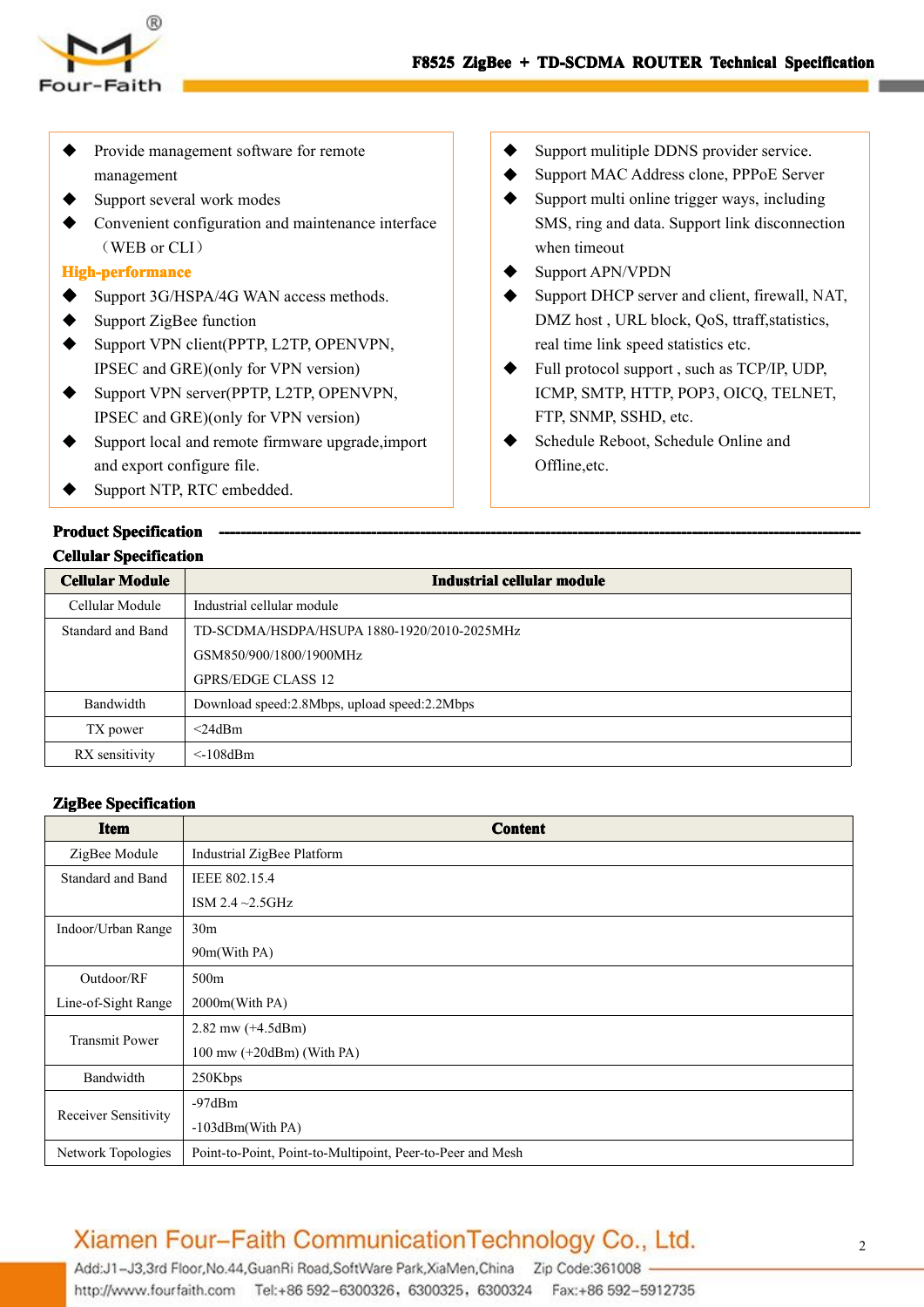

|                 | Number of channels   16 Direct Sequence Channels |
|-----------------|--------------------------------------------------|
| Channel         | 11 to 26                                         |
| Max packge size | 300Bytes                                         |

#### **Hardware** System

| <b>Item</b>  | <b>Content</b>          |
|--------------|-------------------------|
| <b>CPU</b>   | Industrial 32bits CPU   |
| <b>FLASH</b> | 8MB(Extendable to 64MB) |
| <b>SDRAM</b> | 64MB                    |

#### **Interface** *type*

| <b>Item</b> | <b>Content</b>                                                                          |
|-------------|-----------------------------------------------------------------------------------------|
| LAN         | 1 10/100 Mbps Ethernet ports (RJ45), auto MDI/MDIX, 1.5KV magnetic isolation protection |
| Serial      | 1 RS232(or RS485/RS422) port, 15KV ESD protection                                       |
|             | Data bits: 5, 6, 7, 8                                                                   |
|             | Stop bits: $1, 1.5$ (optional), $2$                                                     |
|             | Parity: none, even, odd, space(optional), mark(optional)                                |
|             | Baud rate: 2400~115200bits/s                                                            |
| Indicator   | "Power", "System", "Online", "Link/ACT", "Alarm", "ZigBee", "Signal Strength".          |
| Antenna     | Cellular: Standard SMA female interface, 50 ohm, lighting protection(optional)          |
|             | ZigBee: standard SMA female interfaces, 50 ohm, lighting protection (optional)          |
| SIM/UIM     | Standard 3V/1.8V user card interface, 15KV ESD protection                               |
| Power       | Standard 3-PIN power jack, reverse-voltage and overvoltage protection                   |
| Reset       | Restore the router to its original factory default settings                             |

#### **Power supply**

| <b>Item</b>           | <b>Content</b>           |
|-----------------------|--------------------------|
| <b>Standard Power</b> | $\overline{DC}$ 12V/1.5A |
| Power range           | DC $5\sim35V$            |
| Consumption           | $<$ 450mA (12V)          |

#### **Physical Characteristics**

| <b>Item</b> | <b>Content</b>                  |
|-------------|---------------------------------|
| Housing     | Iron, providing IP30 protection |
| Dimensions  | $157x97x25$ mm                  |
| Weight      | 445g                            |

## Xiamen Four-Faith CommunicationTechnology Co., Ltd.